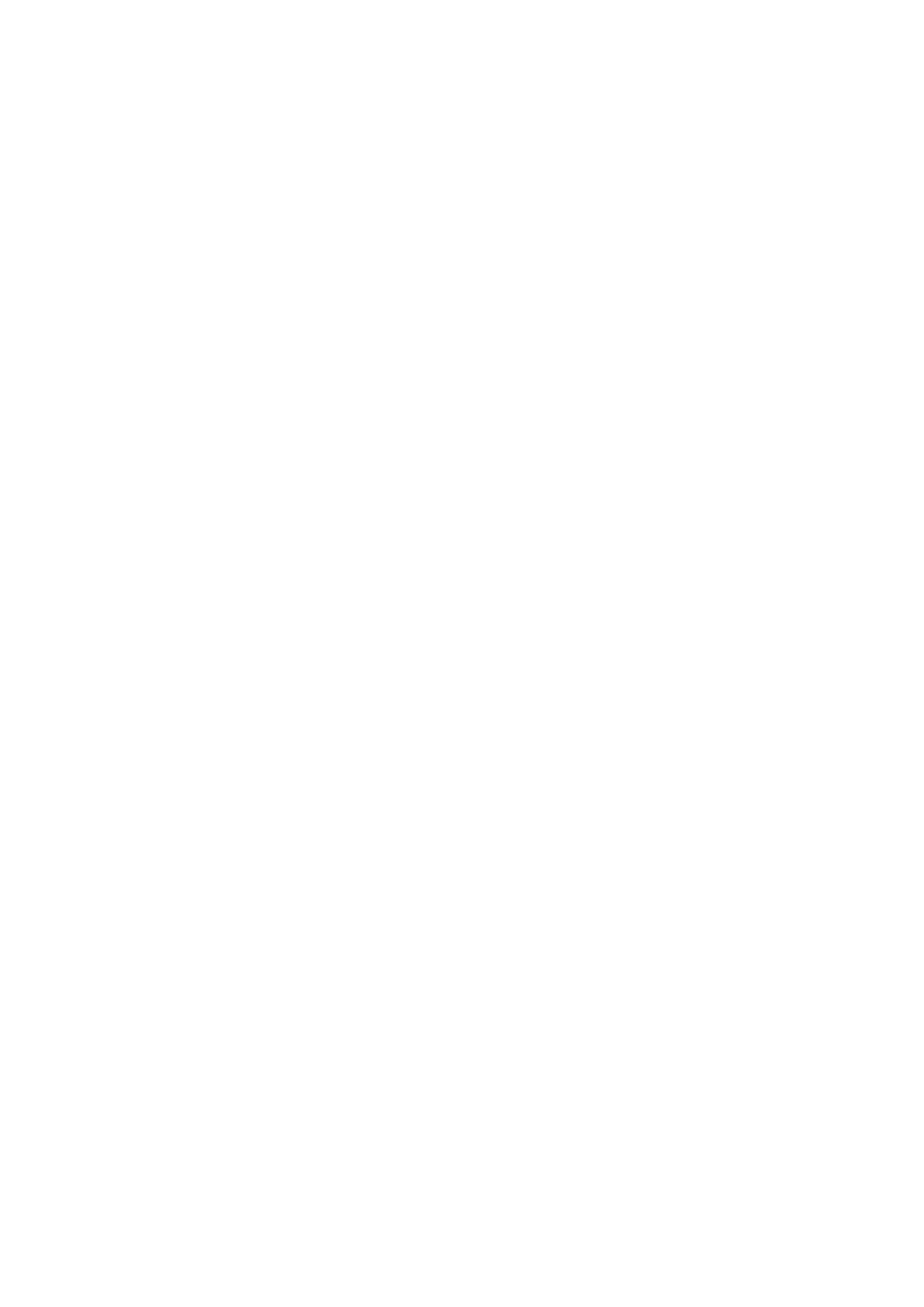### **Table of Contents**

This operating manual applies only to GSM modules of version ≥ 1.1.<br>Older GSM Modules have to be updated in the factory.

The BL-NET Bootloader used must have an operating system  $\geq 2.00$ .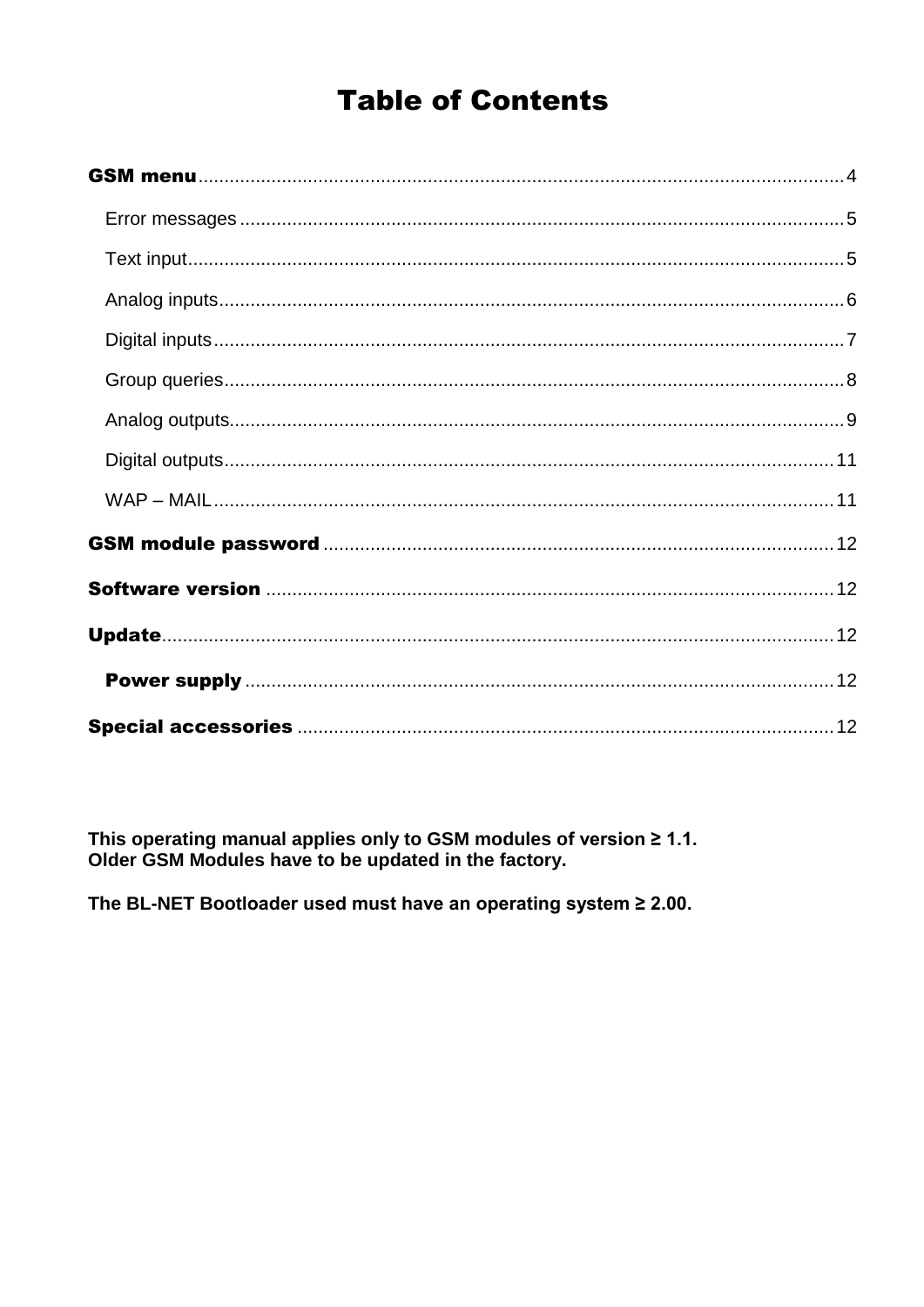#### <span id="page-3-0"></span>GSM menu

Before the individual functions are defined, the GSM module must be parameterised via the "*GSM*" browser menu.

**Before the SIM card is inserted, PIN querying must be deactivated.** This can take place using a mobile phone.

**Initialisation** takes place upon initial setting up of the Bootloader with the GSM module and inserted activated SIM card: the red LED flashes and instead of the network operator being displayed, the following displays are sequentially output "**No GSM module available**", "**Searching for network**", "**INIT**", "**DATEN**" (Data) and "**INIT**". As soon as the red LED is continuously illuminated, the network operator is displayed and the initialisation is complete.

| <b>GSM</b> settings<br>GSM signal strength                                                       | Signal strength indicator:<br>1 <sup>st</sup> Red bar - no signal<br>Green bars indicate the signal quality |
|--------------------------------------------------------------------------------------------------|-------------------------------------------------------------------------------------------------------------|
|                                                                                                  | Initialisation display or network operator                                                                  |
| bob<br>GSM firmware: 1.4                                                                         | Display of the current module firmware                                                                      |
| Telephone numbers / email:<br>Telephone numbers must start with country<br>codes $e.q.$ : $+43$  |                                                                                                             |
| 1. Contact +43664123456789<br>$\checkmark$<br>☑ Power supply ØData logging                       | Up to 5 contacts can be saved.                                                                              |
| <b>ØNode failure</b><br>Test contact                                                             | After selection of automatic messages for<br>this contact, press the save button.                           |
| 2. Contact john.miller@ta.co.at<br>☑ Power supply ØData logging<br>VNode failure<br>Test contact |                                                                                                             |
|                                                                                                  |                                                                                                             |

| ₩ | Power supply: | In the event of a power failure, an SMS or email message is sent<br>to this contact. However this requires a functioning 9V battery in                            |
|---|---------------|-------------------------------------------------------------------------------------------------------------------------------------------------------------------|
|   | Data logging: | the Bootloader.<br>Once the memory capacity falls below the % value set in the "Data"<br>logging" sub-menu, an SMS or email message is sent to this con-<br>tact. |
|   | Node failure: | In the event of failure of a CAN network node, an SMS or email<br>message is sent to this contact.                                                                |

It is recommended that the contact settings are tested by clicking " Test contact ".

**However, before an email contact can be tested, the WAP - MAIL settings must be made.**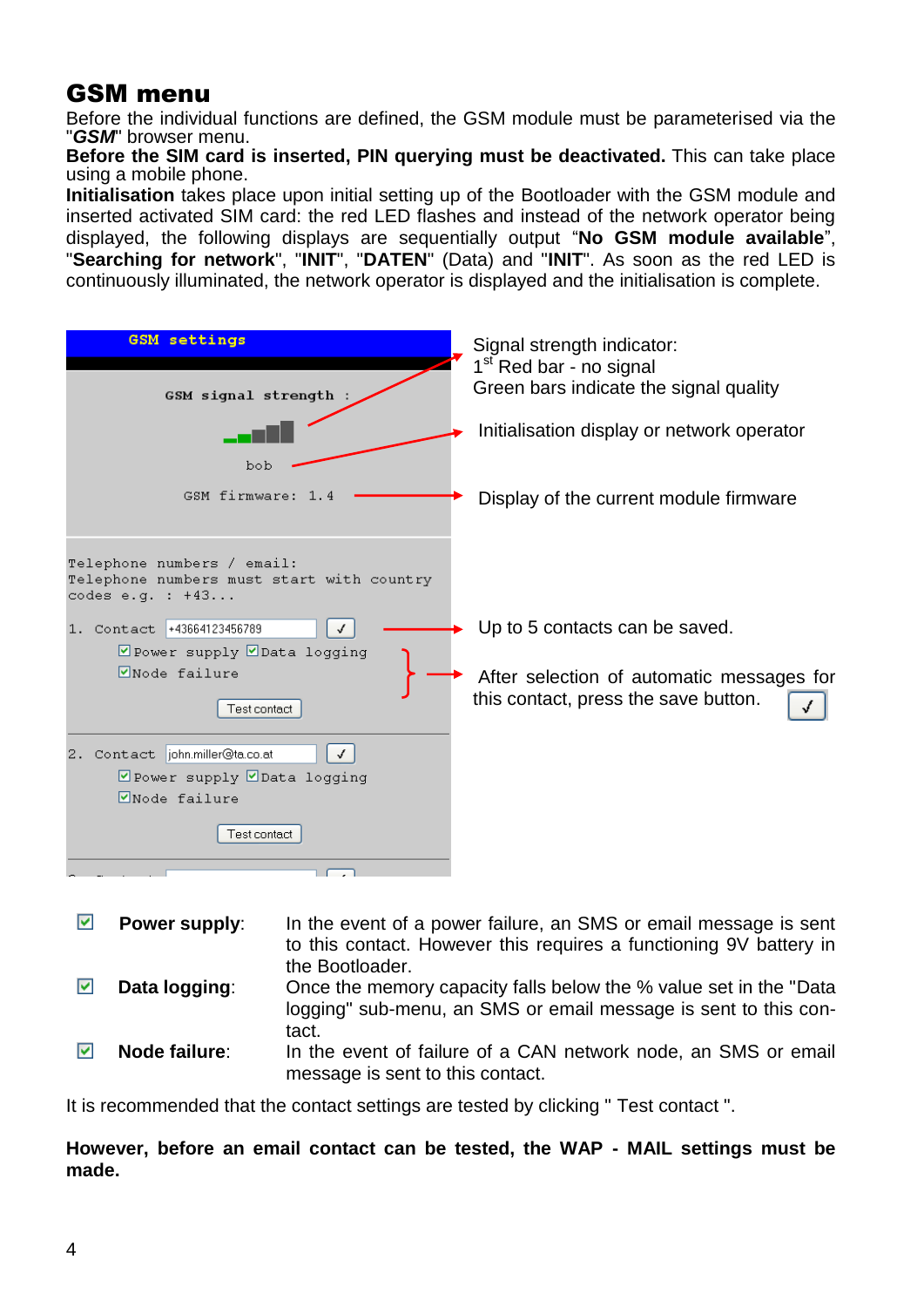#### **"GSM" menu continued:**

| Test contact    |                      |  |
|-----------------|----------------------|--|
| SMS allocations |                      |  |
| Analog inputs   | Analog outputs       |  |
| Digital inputs  | Digital outputs      |  |
| Group queries   | <b>WAP</b><br>- MAIL |  |

Last row contact 5

Settings for the Bootloader network inputs and outputs, the group queries and WAP/MAIL.

#### <span id="page-4-0"></span>**Error messages**

The following **Error messages** can be displayed in the GSM menu: *ERROR: Simkarte* missing or faulty SIM card *ERROR: PIN* non-activated or incorrect PIN code *ERROR: SMS* Error when sending SMS (text message) *ERROR: MAIL* Error sending email *ERROR: DATEN* Error making a data connection

#### <span id="page-4-1"></span>**Text input**

All text (Identifiers, Event texts), which can be sent by SMS (text message) or email, must only contain the characters A-Z or 0-9. I.e. they should not contain any special characters (e.g. ä, ü, ö, á, č, +, :, & etc.). Lowercase/uppercase is unimportant.

One exception is formed by the special text commands for the heating circuit and the on/off commands for the digital network outputs: These commands must **dependent on the BL-NET version language** (languages other than German from GSM module version 1.4) be written exactly as they are listed in the following table (incl. special characters):

| German     | Standby    | Zeit   | Normal  | Abgesenkt | intern   | ein    | aus      |
|------------|------------|--------|---------|-----------|----------|--------|----------|
| English    | standby    | time   | normal  | lowered   | internal | on     | off      |
| French     | standby    | temps  | normal  | réduit    | interne  | marche | arrêt    |
| Italian    | standby    | tempo  | normale | abbassato | interno  | on     | off      |
| Spanish    | standby    | tiempo | normal  | reducido  | interno  | on.    | off      |
| Portuguese | standby    | tempo  | normal  | reduzido  | interno  | ligar  | desligar |
| Czech      | pohotovost | cas    | normal  | snizeny   | interni  | zap    | vyp      |
| Dutch      | standby    | tijd   | normaal | verlaagd  | intern   | aan    | uit      |
| Danish     | Standby    | Tid    | Normal  | Sänket    | Intern   | On     | Off      |

Passwords are case-sensitive.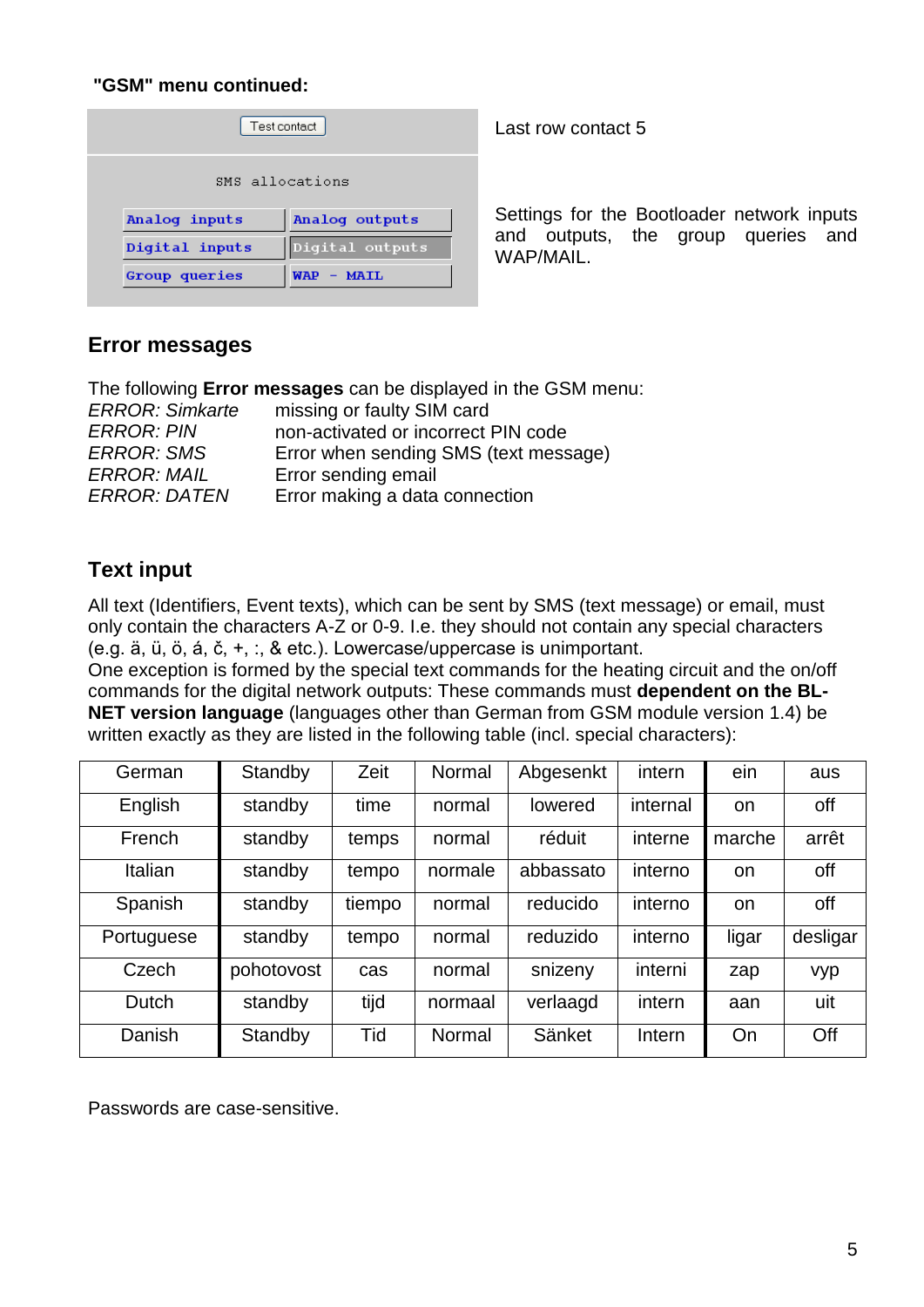#### <span id="page-5-0"></span>**Analog inputs**

This sub-menu is for configuring the analog inputs of the Bootloader BL-NET and the contact settings. The values of these inputs can be queried using the SMS query "*Identifier?*".

| Analog input no.: $ 1 \times$                                                                                                                                                       | <b>Example: Configuration CAN net-</b><br>work input Analog 1:                                                                                                                          |
|-------------------------------------------------------------------------------------------------------------------------------------------------------------------------------------|-----------------------------------------------------------------------------------------------------------------------------------------------------------------------------------------|
| Network - nodes (source)<br>$1 \times$<br>Network - output (source) $2 \vee$<br>Current value : 53,5 °C<br>Identifier for SMS<br>tank                                               | Network node and network output of<br>the source<br>Current value (if there is no decimal<br>point or unit display, the Bootloader<br>must be briefly disconnected from<br>the CAN bus) |
| $\checkmark$ $\checkmark$<br>300<br>Event for SMS<br>$\checkmark$<br>Event text for SMS<br>malfunction<br>Contacts for message:<br>罓<br>+43664123456789<br>⊠<br>max.miller@ta.co.at | Identifier for query<br>Event threshold 30.0°C (no decimal<br>point)<br>Event text                                                                                                      |
| ◻<br>□<br>□                                                                                                                                                                         | Display of the set contacts, selection<br>of the event output by ticking.                                                                                                               |
| Save                                                                                                                                                                                | Termination of input by clicking<br>"Save"                                                                                                                                              |

**Example**: If the event threshold is a **temperature**, it should be borne in mind that the value is indicated **without a decimal point**, in the example: "300" means 30.0°C.

The **current value** can be queried with an SMS text message *tank?*. The response is an SMS message to the number from which the query was sent, with the text *tank = 46.8C!* ("C" means "°C").

Also an **Event** is defined in which should the temperature fall below 30°C, an SMS message or email is automatically sent with the text **malfunction/tank = 29.0C** to the selected contacts.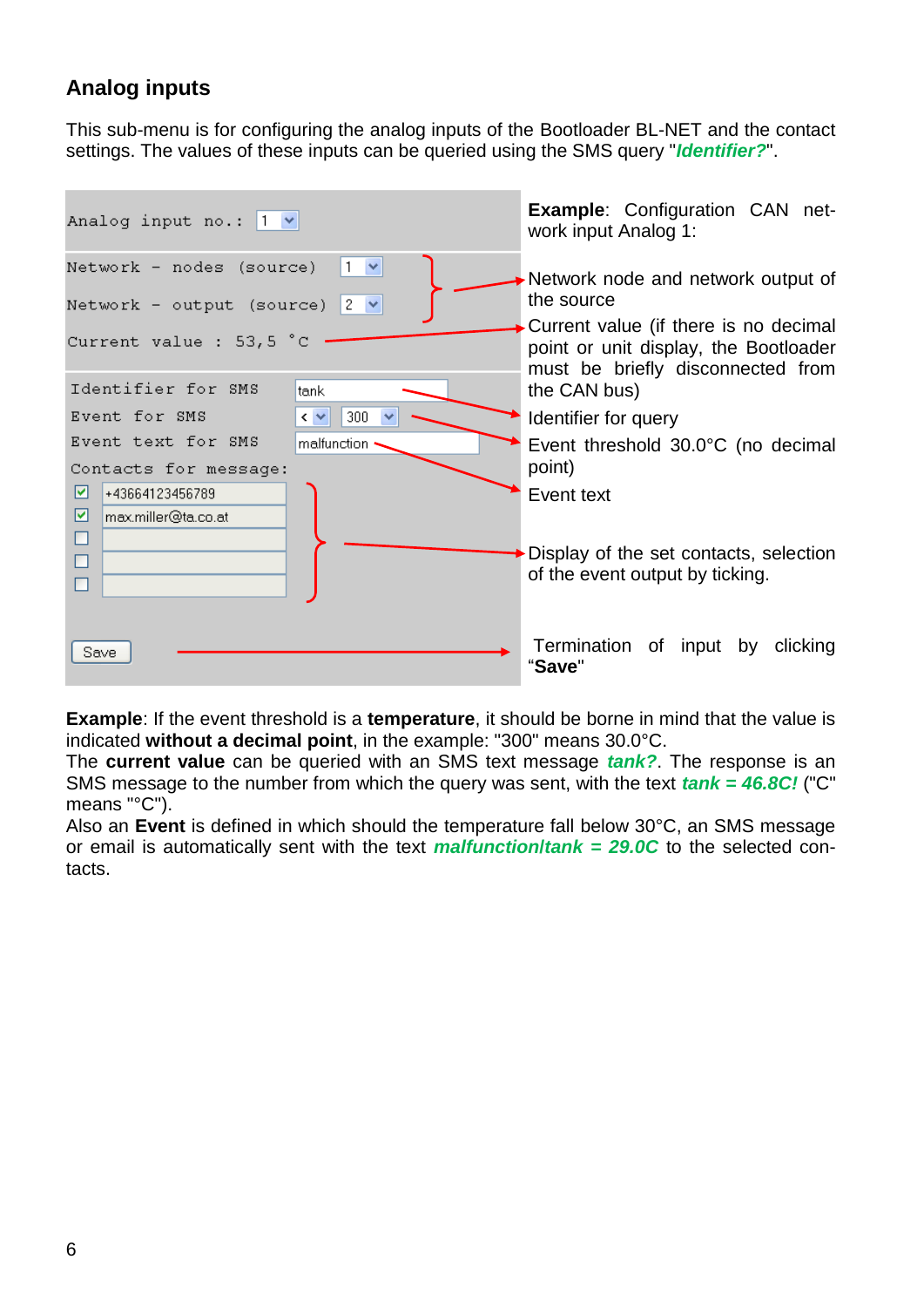#### <span id="page-6-0"></span>**Digital inputs**

This sub-menu is for configuring the digital inputs of the Bootloader BL-NET and the contact settings. The values of these inputs can be queried using the SMS query "*Identifier?*".

| Digital input no.: $ 1 \times$                                                           | <b>Example: Configuration CAN net-</b><br>work input Digital 1:           |
|------------------------------------------------------------------------------------------|---------------------------------------------------------------------------|
| Network - nodes (source)<br>Network - output (source) $3 \vee$                           | Network node and network output of<br>the source                          |
| Current value : 0                                                                        | Actual value: 0 (OFF)                                                     |
| Identifier for SMS<br>heating pump<br>Event for SMS<br>$H/L$ $\vee$                      | Identifier for query                                                      |
| Event text for SMS<br>message                                                            | Event and event text                                                      |
| Contacts for message:<br>罓<br>+43664123456789<br>☑<br>max.miller@ta.co.at<br>□<br>□<br>□ | Display of the set contacts, selection<br>of the event output by ticking. |
| Save                                                                                     | Termination of input by<br>clicking<br>"Save"                             |

**Example**: The **current value** can be queried with an SMS text message *heating pump?*. The response is an SMS message to the number from which the query was sent, with the text *heating pump = off!* .

Moreover an **Event** is defined, where the switching off of the pump automatically sends an SMS message or email with the text *message/heating pump=off* to the selected contacts. The event "**H/L**" means a change in state from "ON" (=**H**igh or "1") to "OFF" (=**L**ow or "0"), the event "**L/H**" a change of state from "OFF" to "ON".

If a CAN input is to be changed, the corresponding input number is entered and the desired entry modified and saved.

The CAN inputs can be parameterised from the menu "*CAN bus*" via the sub-menus "*Analog Inputs*" or "*Digital Inputs*".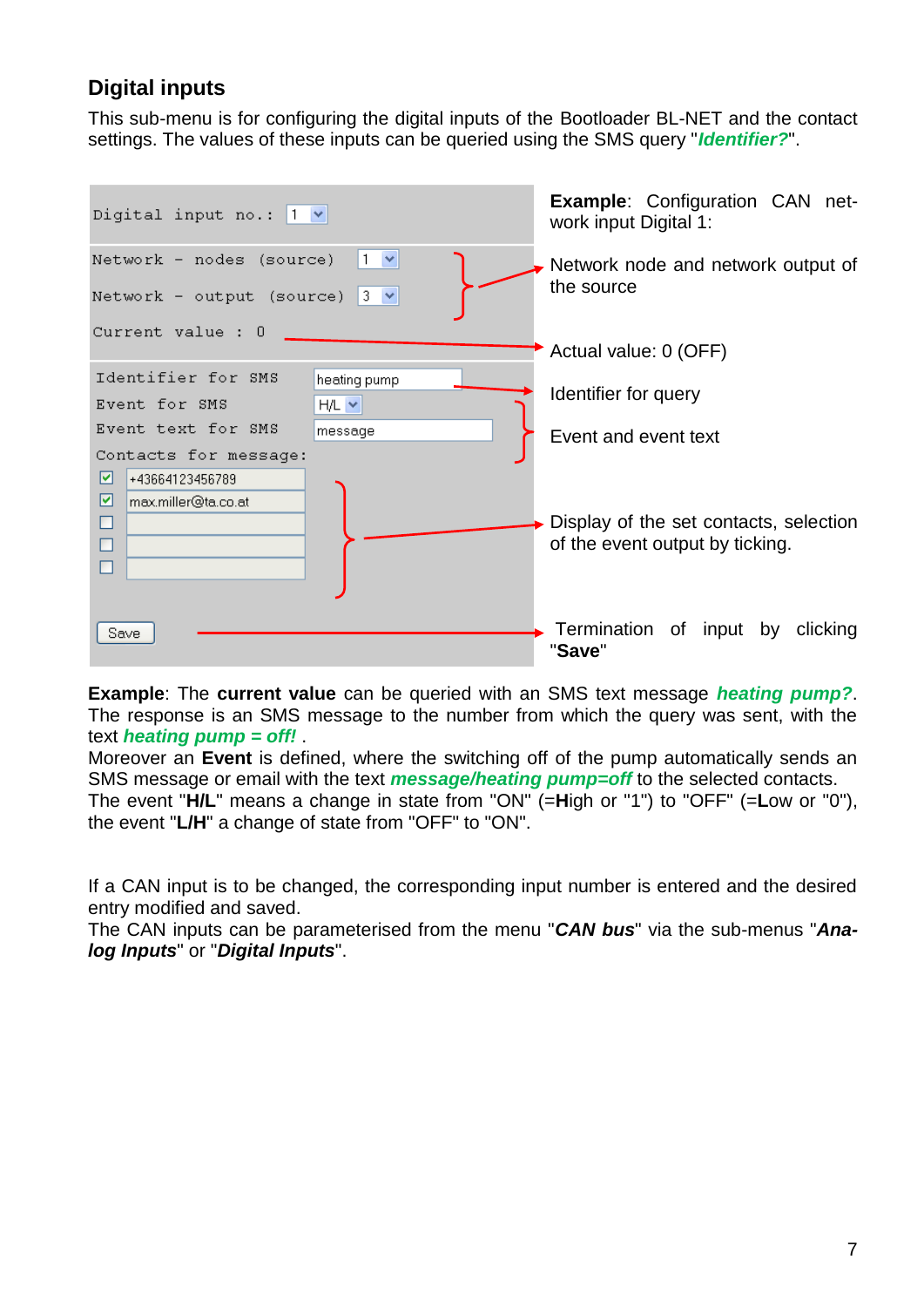#### <span id="page-7-0"></span>**Group queries**

This menu permits the definition of groups, so that not only individual values can be queried, rather entire blocks of values via a group identifier. Up to 8 groups with a maximum of 20 values per group can be defined. The values of these groups can be queried using the SMS query "*Identifier?*".

| Group : $ 1 \vee$                                                                                                                                       |                                                                                                                               | Example: Group 1                                                                                                                       |
|---------------------------------------------------------------------------------------------------------------------------------------------------------|-------------------------------------------------------------------------------------------------------------------------------|----------------------------------------------------------------------------------------------------------------------------------------|
| Identifier for SMS                                                                                                                                      | system                                                                                                                        | Group identifier for SMS                                                                                                               |
| Analog inputs<br>$\blacksquare$ tank<br><b>Ø</b> collector<br>$\blacksquare$ flow1<br>$\blacksquare$ flow2<br>$\Box$<br>$\Box$<br>$\Box$<br>$\Box$<br>П | Digital inputs<br>⊠heating pump<br>⊠load pump<br>Øsolar pump<br><b>ØWW</b> requirement<br>$\Box$<br>00000<br>$\Box$<br>$\Box$ | Display of all defined analog and dig-<br>ital network inputs of the Bootloader.<br>Selection of the values to be output<br>by ticking |
| Maximum 20 values possible !<br>Save                                                                                                                    |                                                                                                                               | Termination of input by<br>clicking<br>"Save"                                                                                          |

**Example**: The **current group values** can be queried with an SMS text message *system?*. The response is an SMS message to the number from which the query was sent, with the text for all values in the group. If the entire text comprises more than 160 characters, a second SMS message is sent.

#### *Important instructions:*

Different names must be used to identify the analog and digital inputs and the groups.

SMS-**queries** always end with a **Question mark** after the identifier. The use of uppercase or lowercase letters in identifiers is ignored.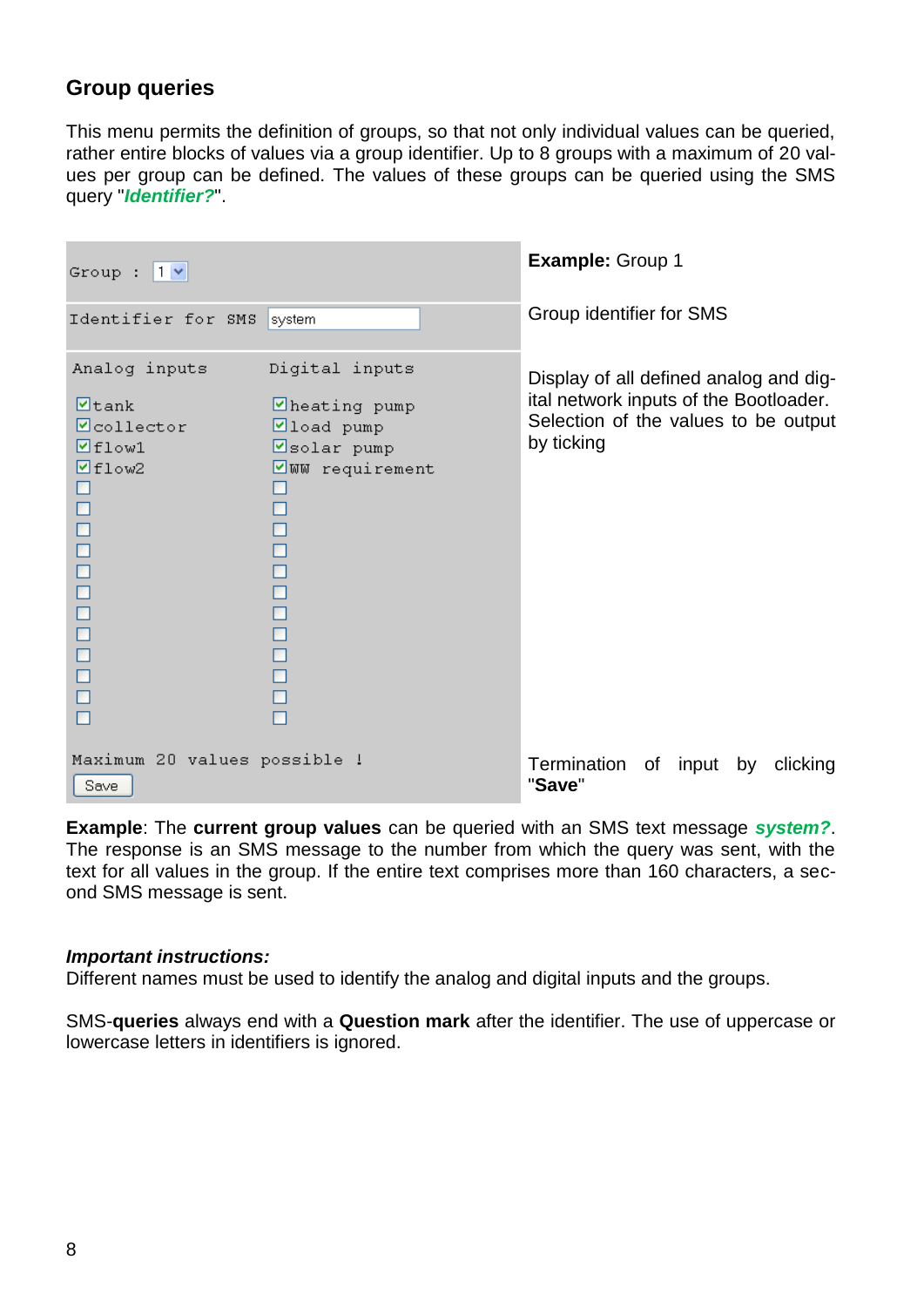#### <span id="page-8-0"></span>**Analog outputs**

In the menu " *Analog outputs* ", analog CAN network outputs are configured in the Bootloader, whose value can be set by SMS. An **SMS command** is specified with a value without decimal points (e.g.: 250 for 25.0°C) (e.g. SMS: "*Identifier:250!*"). Additionally, the commands *standby*, *time*, *normal*, *lowered* and *internal* can be used to change the operating mode of a heating circuit via SMS.

| Analog output no. : $ 1 \rangle$                                                    | <b>Example:</b> Analog output 1            |
|-------------------------------------------------------------------------------------|--------------------------------------------|
| Identifier for SMS warm water<br>Send duration<br>$\sim$                            | Identifier for SMS command                 |
| Alternative value<br>$400 \times$                                                   |                                            |
| Save                                                                                | Termination of input by clicking<br>"Save" |
| (either value without comma, 'Standby',<br>'Time', 'Normal', 'Lowered' or 'intern') |                                            |

| <b>Send duration:</b>     | Number of outputs to the CAN bus                                     |
|---------------------------|----------------------------------------------------------------------|
|                           | Setting: 1, 3 or $\infty$ (infinity)                                 |
| <b>Alternative value:</b> | Output of a value upon ending of output of the command values to the |
|                           | CAN bus (value without a decimal point, e.g. $400 = 40.0^{\circ}$ C) |

**Example**: An SMS command *warm water:600!* sets the value of the analog network output with the identifier, Hot water, to the value 600 (=60.0°C). Likewise an SMS command *warm water:60.0!* is possible (the value **600** = 60.0°C is forwarded to the CAN-Bus). However, if only *warm water:60!* is sent, then only a value **60** (= 6.0°C) is transferred to the CAN bus. As confirmation, an SMS is received back, with the text *warm water=600* at the number from which the query was sent.

The commands *standby*, *time*, *normal*, *lowered* and *internal* can be used to change the operating mode of a heating circuit via SMS. The Bootloader forwards these commands to the CAN network as **analog** numbers.

| Analog output no. : $2 \vee$ |                                                                                     |              |
|------------------------------|-------------------------------------------------------------------------------------|--------------|
| Identifier for SMS heating   |                                                                                     |              |
| Send duration                | $3 \vee$                                                                            |              |
| Alternative value            | l O                                                                                 |              |
|                              |                                                                                     |              |
| Save                         |                                                                                     | $\mathbf{H}$ |
|                              | (either value without comma, 'Standby',<br>'Time', 'Normal', 'Lowered' or 'intern') |              |

**Example:** Analog output 2

dentifier for SMS command

Termination of input by clicking "**Save**"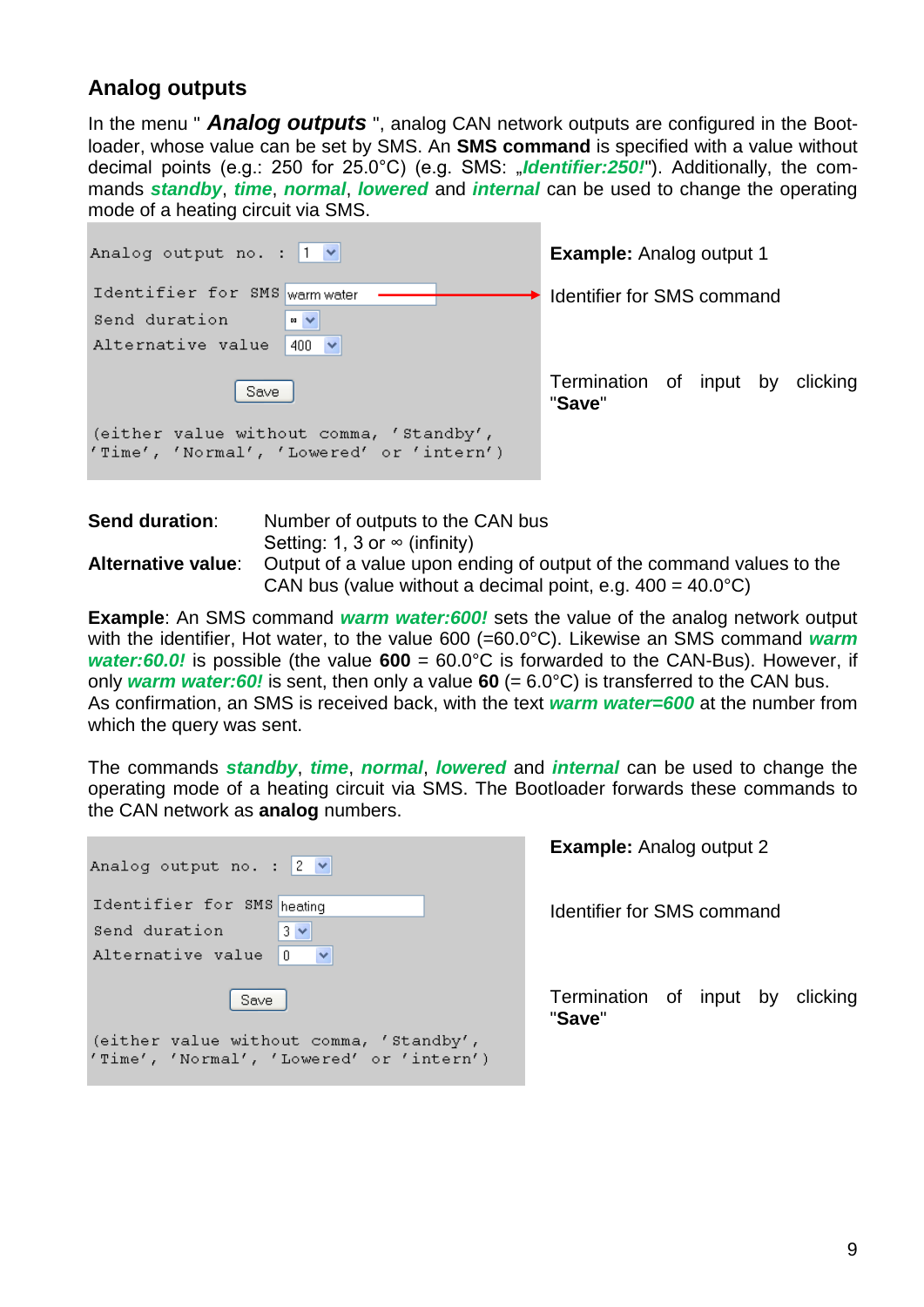The commands *standby*, *time*, *normal*, *lowered* and *internal* are forwarded by the Bootloader as **analog** numbers to the CAN network. Accordingly the corresponding parameterised **analog** network input must be connected to the input "External switch" of the heating circuit control function of the UVR1611 (see UVR1611 operating manual, *Function Heating circuit controller/External switch*).



In the above example the network output analog 2 of the Bootloader is allocated the identifier "heating". Via an SMS message *heating:lowered!* the heating circuit changes into lowered mode, while the SMS message *heating:internal!* causes the internal operating state of the control to become active. As confirmation for the command, an SMS is returned with the text *heating=lowered*.

| <b>Text input</b> | Value inside sending dura- | Value after sending dura- |
|-------------------|----------------------------|---------------------------|
|                   | tion after SMS receipt     | tion after SMS receipt    |
| standby           | 64                         | Alternative value         |
| time              | 65                         | Alternative value         |
| normal            | 66                         | Alternative value         |
| lowered           | 67                         | Alternative value         |
| internal          | 127                        | Alternative value         |

**Value output for analog commands with text input on the CAN bus:**

Within the selected setting "Send duration: 3" of the example, the Bootloader sends in a minute cycle, after 3 repetitions of the command value, the "Alternative value" (in the example: 0). This value (0) does not cause any further changes in the heating circuit controller. After the send duration has elapsed, the operating mode can again be manually changed (e.g. on the RAS room sensor, on the CAN monitor, on the controller itself or via a browser).

**WARNING!** If during the send duration a manual change to the operating mode is made, then the controller does indeed "notice" this change, however it only acts on it, once the SMS (text) command *heating:internal!* (or alternative value 127) is issued. If during this time an operating mode **other** than "**RAS**" is selected then, once the send duration elapses, this operating mode cannot be changed on the **RAS**, rather only on the controller, on the CAN monitor or via the browser.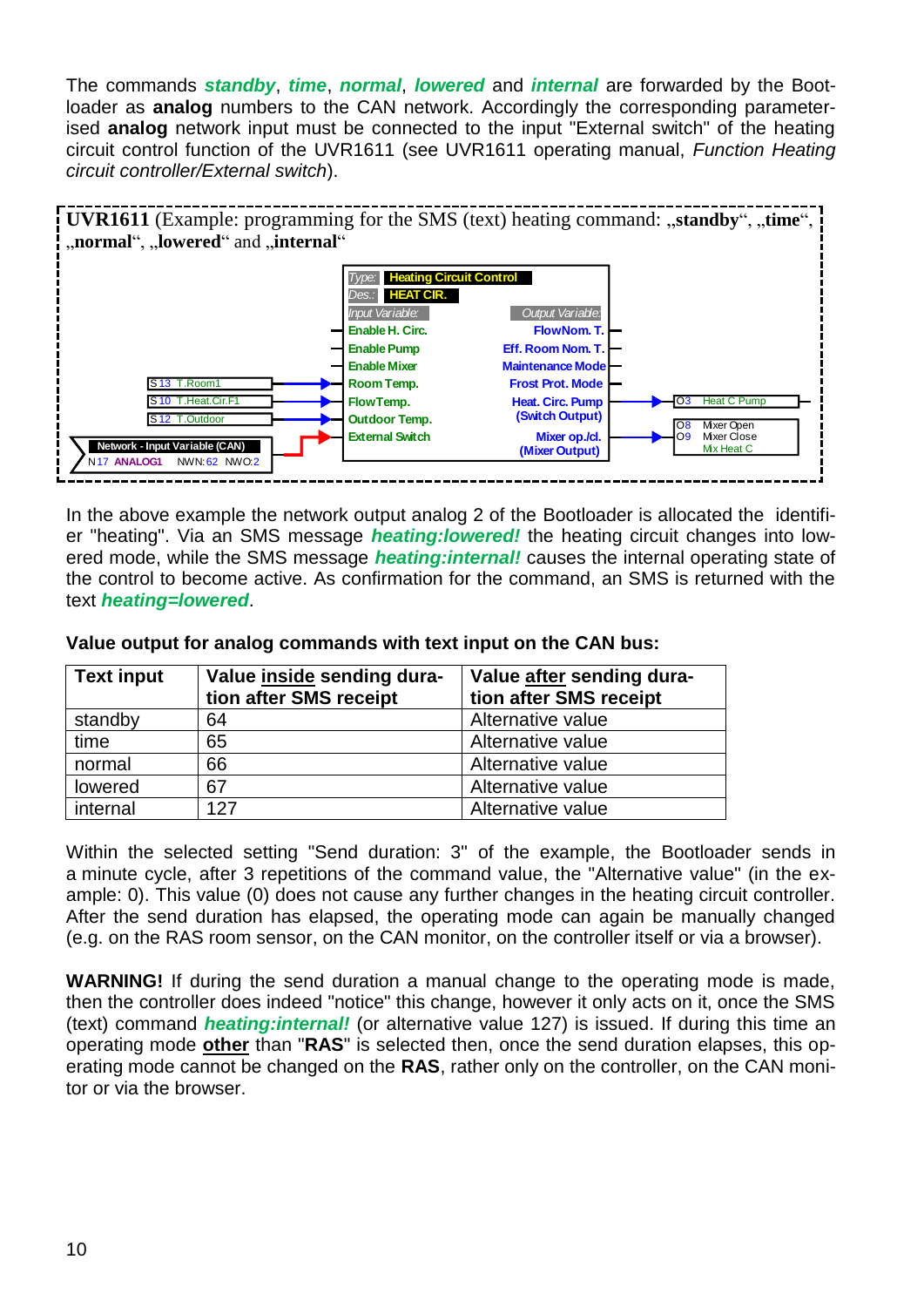#### <span id="page-10-0"></span>**Digital outputs**

In the menu " *Digital outputs* ", digital CAN network outputs are configured in the Bootloader, whose value can be set by SMS. An **SMS command** is specified with the value *on!* or *off!* (e.g. *Identifier:on!*).

| Digital output no. : $ 1 \rangle$                                                    | <b>Example: Digital output 1</b>                                                                                                                                                           |
|--------------------------------------------------------------------------------------|--------------------------------------------------------------------------------------------------------------------------------------------------------------------------------------------|
| Identifier for SMS Enable pump<br>$\mathbf{m}$ $\mathbf{v}$<br>Send duration<br>Save | <b>Identifier for SMS</b><br>$\rightarrow$ Number of outputs to the CAN bus in<br>1 minute intervals<br>Setting: 1, 3 or $\infty$ (infinity)<br>Termination of input by clicking<br>"Save" |

An SMS command *Enable pump:on!* sets the value of the digital network output with the identifier "Enable pump" to the value ON. As confirmation, an SMS is received back, with the text *Enable pump=on* at the number from which the query was sent. After the send duration has elapsed (1 or 3) output to the CAN bus is set to zero (=OFF).

#### *Important instructions:*

Different names must be used to identify the analog and digital outputs.

SMS-**Commands** always end with an **Exclamation mark** after the identifier. The use of uppercase or lowercase letters in identifiers is ignored.

#### <span id="page-10-1"></span>**WAP – MAIL**

The settings for the sending of email and the firmware updating of the GSM module are made in the "WAP – MAIL" menu.

| WAP settings :                             |        |                                                            |
|--------------------------------------------|--------|------------------------------------------------------------|
| Homepage<br>Proxy<br>Port                  | √<br>J | These details<br>from the SIM<br>The entries<br>"GPRS Apn" |
| GPRS Apn<br>GPRS UserName<br>GPRS Password | √<br>√ | and "GPRS P<br>tory, the othe<br>entered depe<br>provider. |
| Mail settings :                            |        |                                                            |
| SMTP server                                | √      |                                                            |
| Username                                   | √      | These details                                              |
| Password                                   |        | your individua                                             |
| Sender address                             |        | tings.                                                     |
|                                            |        |                                                            |

s must be requested card provider.

for the last  $3$  values ". "GPRS UserName" **assword**" are **mandathe right** details need only be ndent on the Internet

s must be taken from al email program set-

The save tick must be clicked each time a value is input.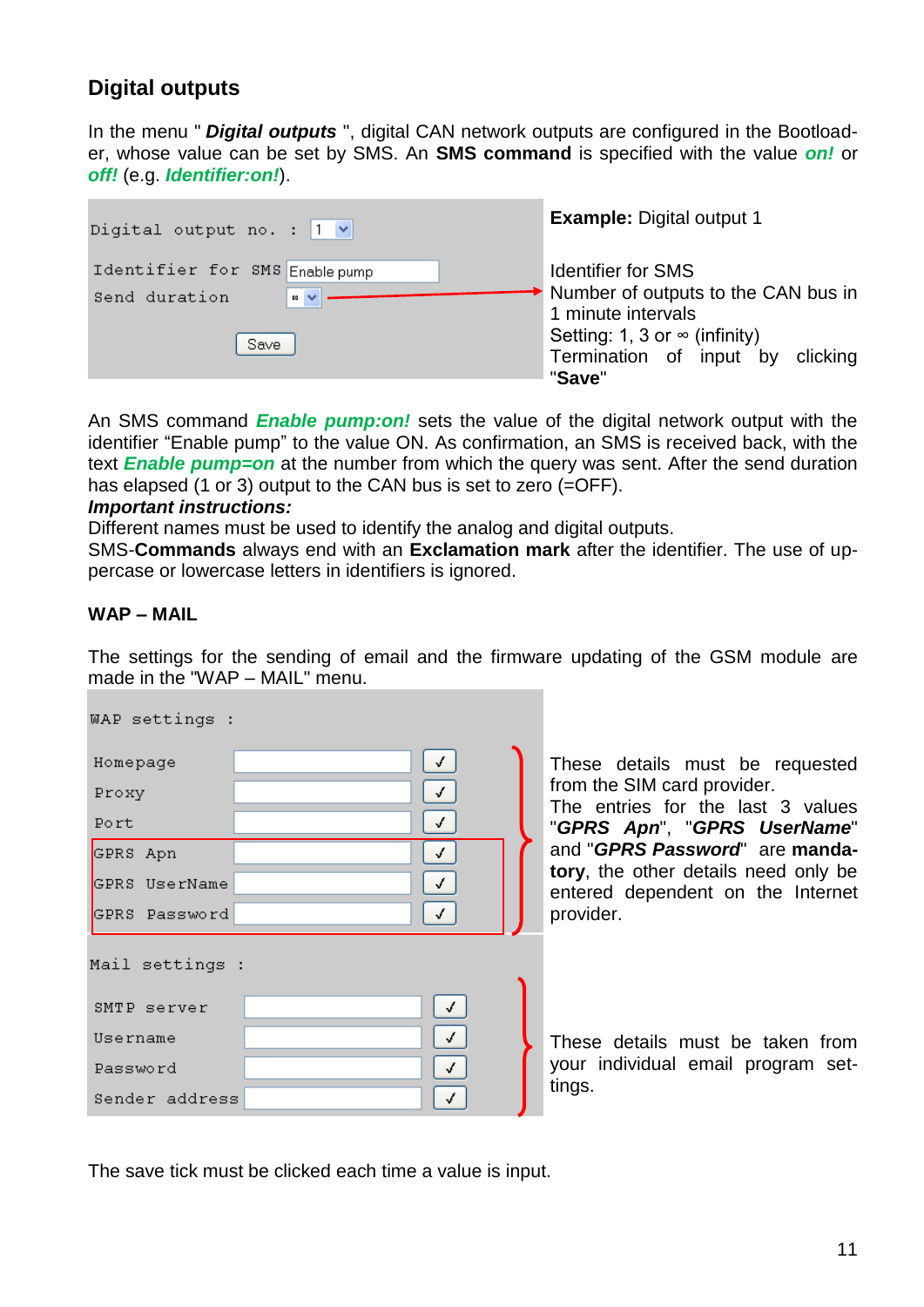#### <span id="page-11-0"></span>GSM module password

A password should be set to prevent unauthorised access to the module.

To activate this password protection at least one contact number must be entered in the "*GSM*" menu. If no contact number is entered, then querying can take place from any number even if a password is set.

If a password is set and at least one entered contact number, it is possible to create queries or commands from another number, if the password is entered and then terminated with a semicolon (;).

#### **Passwords are case sensitive!**

**Example**: Password = ta (= factory setting) SMS query: *ta;collector?*

#### **Setting and deleting of the password**

Setting and deleting of the password can only be carried out from one of the listed contact numbers. It is not sufficient if the password is positioned at the start of the SMS message.

Set password command: *setpw:password!*

Delete password command: *pwclear!*

Resetting the boot loader to factory settings does not delete the password in the GSM module.

#### <span id="page-11-1"></span>Software version

The SMS command *software?* is used to query the version of the GSM module. In response an SMS message is received specifying the software module (e.g.  $1.7.0 =$ version 1.7) and the IMEI number.

#### <span id="page-11-2"></span>Update

The update command can be used to set the GSM module to a new or older software version. This SMS command can only be sent from one of the registered contact numbers. Update command: For example: update to version 1.7: *update:7!* The necessary identifier can be taken from update instructions of our homepage.

#### **Data transfer costs may arise during an update, dependent on the contract you have with your mobile phone provider! (approx. 70 KB)**

#### <span id="page-11-3"></span>Power supply

A 12V power unit (CAN-NT) must be used to provide a reliable power supply.

To ensure automatic sending of an SMS or email message in the event of a power failure, (Activation "power supply " in the contact data), the fitting of a 9V battery in the boot loader is necessary.

#### <span id="page-11-4"></span>Special accessories

GSM-VERLÄNGERUNG (GSM EXTENSION): Aerial extension, length 2.5m **Warning**: Only one extension per GSM module is possible!

We reserve the right to make technical changes.  $\degree$  02012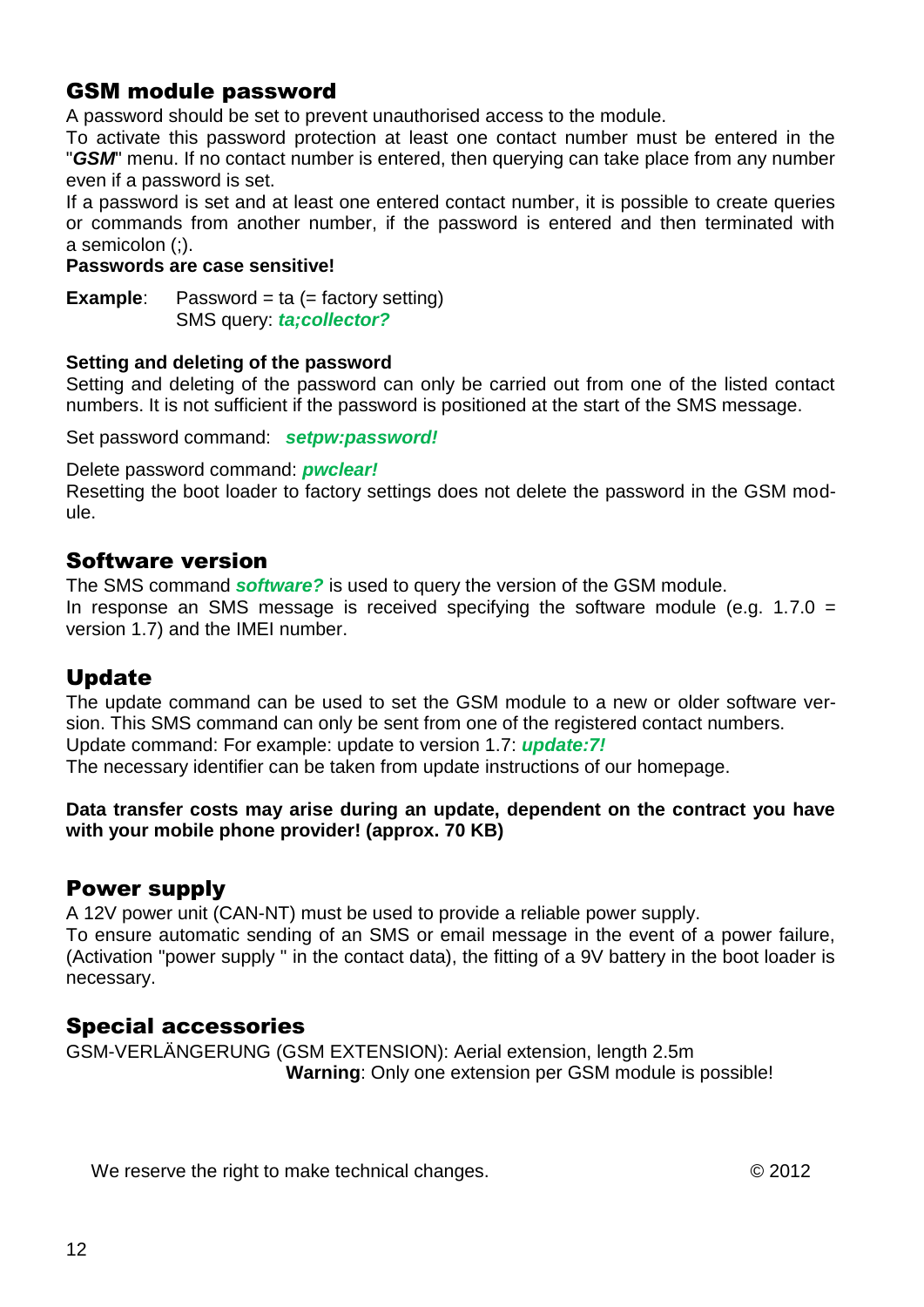### **EC- DECLARATION OF CONFORMITY**

| Document- Nr. / Date:           | TA12018 / 19.11.2012                                                                                                                                     |
|---------------------------------|----------------------------------------------------------------------------------------------------------------------------------------------------------|
| Company / Manufacturer:         | Technische Alternative elektronische SteuerungsgerätegesmbH.                                                                                             |
| Address:                        | A-3872 Amaliendorf, Langestraße 124                                                                                                                      |
|                                 | This declaration of conformity is issued under the sole responsibility of the manufacturer.                                                              |
| Product name:                   | MD-GSM                                                                                                                                                   |
| Product brand:                  | Technische Alternative GmbH.                                                                                                                             |
| Product description:            | <b>GSM</b> expansion module                                                                                                                              |
|                                 | The object of the declaration described above is in conformity with Directives:                                                                          |
| 2006/95/EG                      | Low voltage standard                                                                                                                                     |
| 2004/108/EG                     | Electromagnetic compatibility                                                                                                                            |
| 2011/65/EU                      | RoHS Restriction of the use of certain hazardous substances                                                                                              |
| <b>Employed standards:</b>      |                                                                                                                                                          |
| EN 60730-1: 2011                | Automatic electrical controls for household and similar use –<br>Part 1: General requirements                                                            |
| EN 61000-6-3: 2007<br>+A1: 2011 | Electromagnetic compatibility (EMC) - Part 6-3: Generic standards - Emis-<br>sion standard for residential, commercial and light-industrial environments |
| EN 61000-6-2: 2005              | Electromagnetic compatibility (EMC) - Part 6-2: Generic standards - Im-<br>munity for industrial environments                                            |
|                                 | <b>Bealtham of OF</b> Holoch On a colocated and consistence to be t                                                                                      |

*Position of CE - label:* On packaging, manual and type label

# $\epsilon$

Issuer: Technische Alternative elektronische SteuerungsgerätegesmbH. A- 3872 Amaliendorf, Langestraße 124

#### *This declaration is submitted by*



Kurt Fichtenbauer, General manager, 19.11.2012

This declaration certifies the agreement with the named standards, contains however no warranty of characteristics.

The security advices of included product documents are to be considered.